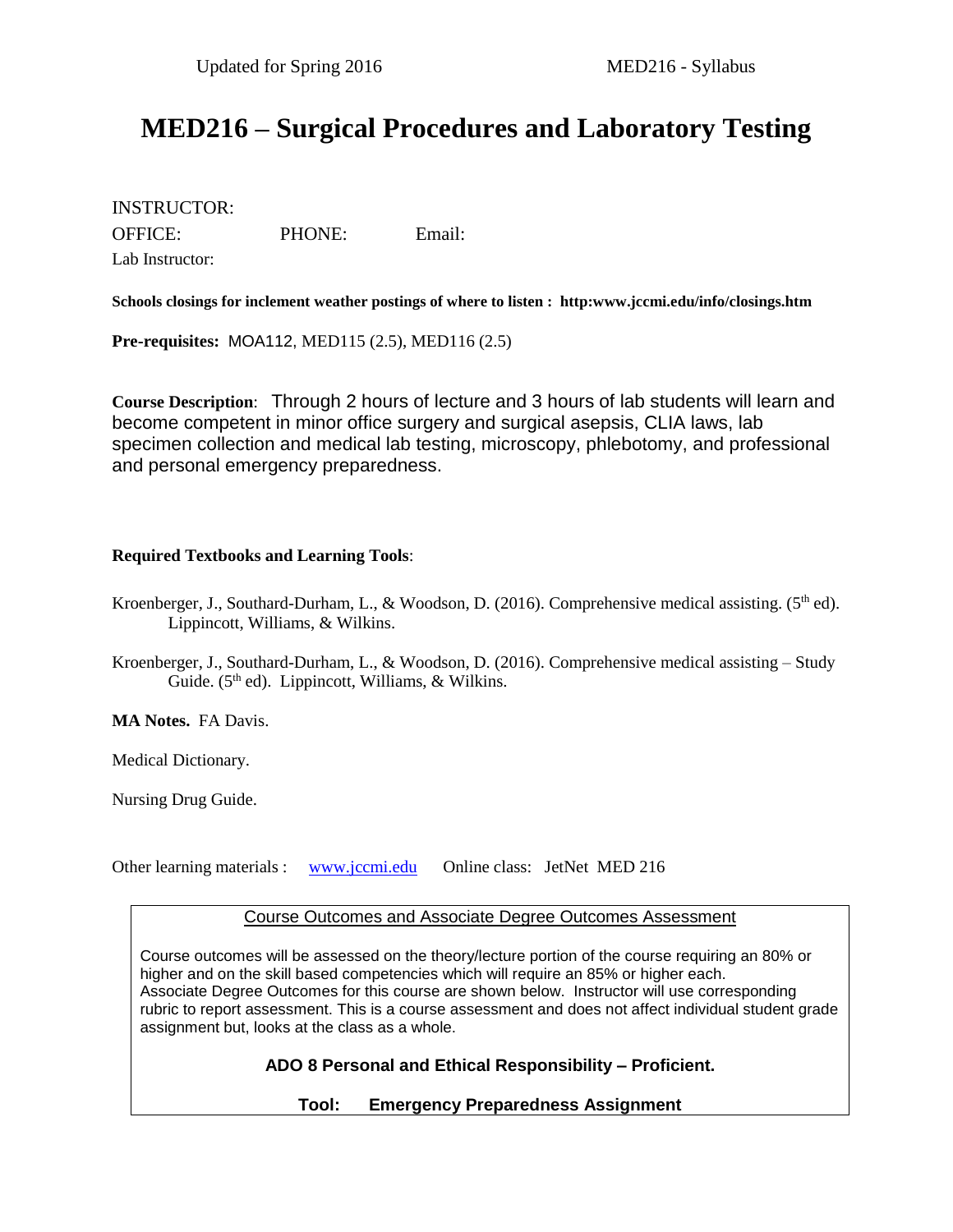## **Course Requirements/Evaluation:**

- 1. Students must attend each class session. You will fall behind quickly if you miss this class. This class includes a large "lab" component requiring use of equipment and practice skills. It is your responsibility to schedule a make up lab for missed work.
- 2. Students are expected to conduct themselves in a professional manner and utilize lab time efficiently for practicing skills or completing assigned work.
- 3. Students are expected to adhere to the department dress code (copy attached).
- 4. Students are required to read the textbook and answer questions in the workbook. It is to your advantage to use the workbook as a study guide to reinforce reading from the text. All workbook homework is due at the beginning of class or you will receive a zero.
- 5. All assignments are expected to be turned in on time. Even if an assignment is late, it is still required to be completed and handed in, but you will only receive a grade of "1" to demonstrate that it has been completed.
- 6. All quizzing will be completed through Prep-U. Each quiz will be worth 5 points which will be determined by your Mastery Level at the time that the quiz is due which will be the next week of class, PRIOR to the beginning of class. You must earn a Mastery Level of 5 to obtain a 100% for that quiz. No points will be given after the day it is due. It is suggested to continue to practice the quizzes throughout the semester to prepare for the final exam and strive for a Mastery Level of 8 to ensure you are well prepared for the final exam.
- 7. Clinical competency will be evaluated through performance skills checklists which must be achieved with 85% accuracy or better with two attempts maximum. If prior problems are not corrected, you will not receive a passing grade.

## **NOTE: Repeat competencies may have to be scheduled outside of class time.**

**Grading:** Your grade will be calculated based on the following percentages:

- 15% Quizzes
- 35% Final Exam
- 30% Assignments/Projects
- 10% Other (Study Guide HW, Professionalism, Participation)
- 10% Final Practical Exam/Competencies

\*\* You must achieve a minimum of 2.5 overall on the lecture portion (Quizzes/Final Exam/Assignments/Other) and 85% on the Final Practical Exam/Competencies (with a max of two attempts) in order to pass the class! If you do not achieve the required percentage on the theory (lecture) portion of the class, you must repeat the class, regardless of your total overall average for the course. You must also pass ALL items listed on the Affective Evaluation/Professional Behavior form to receive a passing grade in the course.

## **Grading Scale:**

| 4.0 | 100-94%     |                                | 20             | 79-75%          |
|-----|-------------|--------------------------------|----------------|-----------------|
| 3.5 | 93-89%      |                                | 15             | 74-70%          |
| 3.0 | 88-85%      |                                | 1 <sub>0</sub> | 69-65%          |
| 2.5 |             | 84-80% (REQUIRED PASSING GRADE | 05             | 64-60%          |
|     | FOR COURSE) |                                |                | $0.0$ below 60% |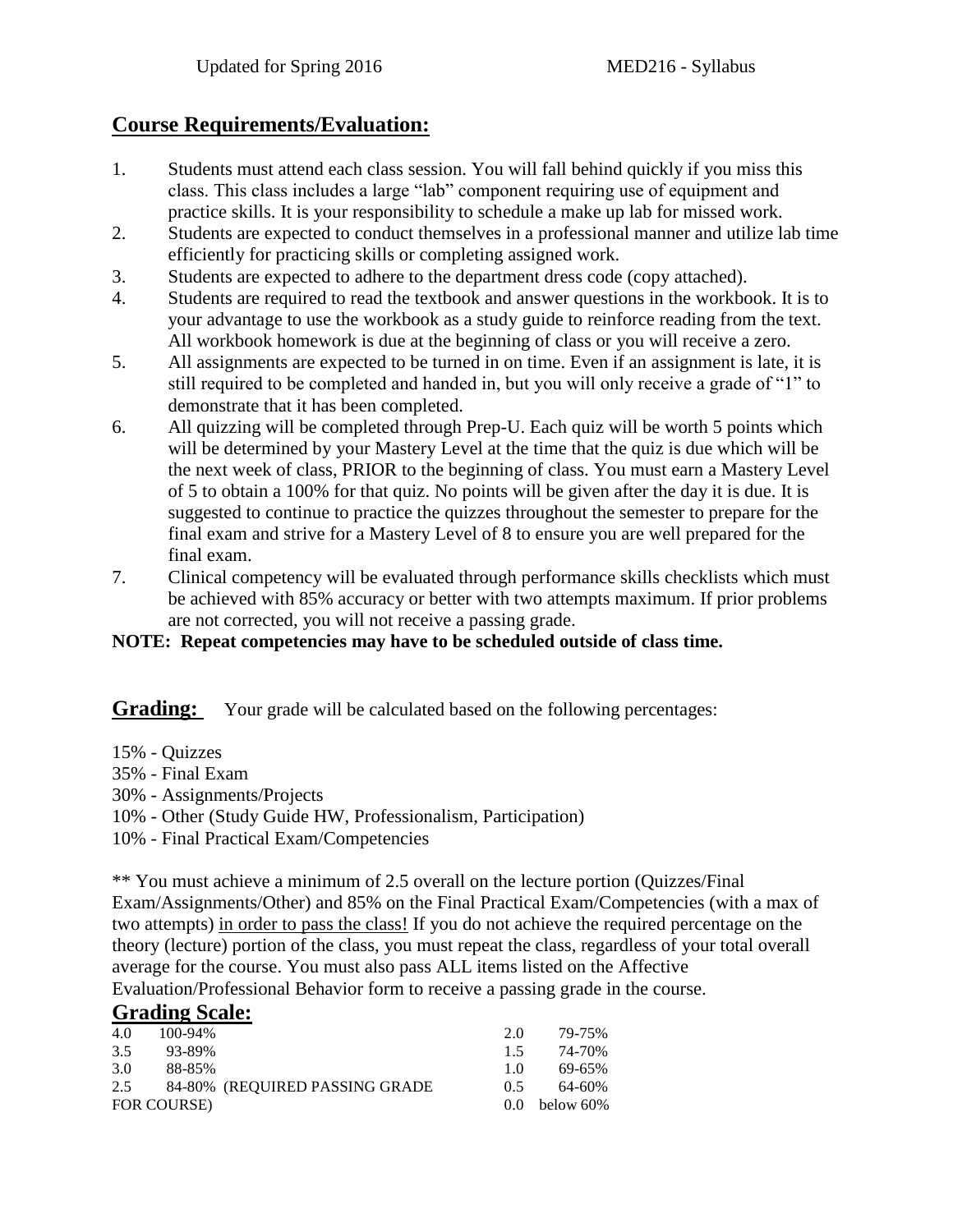## **Course Outcomes:**

The following outcomes will be met this course. This will include a combination of didactic material (lecture and testing) and competency based evaluations (competencies performed in lab). A detailed description of the accreditation standards being met in this course can be found at the back of the syllabus. Any ADOs met in this course are also detailed in the standards section.

Course Topics (Didactic Outcomes)

- Minor office surgery
- Laboratory testing including:
	- o Hematology, Microbiology, Microscopic examination, Urinalysis, Mono testing, Strep testing, Glucose testing
- Phlebotomy
- Emergency Preparedness
- Medical Office Emergencies

#### Skill Based Competencies (Performance Outcomes)

- Perform a Surgical Handwash and Apply Surgical Gloves, Prepare the Patient's Skin for the Surgical Procedure Using a One-Step Scrub, Disinfect a Surgical Tray and Place a Sterile Barrier on the Tray, Open Sterile Items and Place Them on the Sterile Field, Set Up a Complete Sterile Tray and Pour a Sterile Solution, Provide Post-Surgical Instructions
- Complete an incident report
- Use the Microscope
- Perform Venipuncture
- Perform Venipuncture via Butterfly Method
- Perform a Capillary Puncture
- Instruct a Patient on Clean-Catch Midstream Urine Collection
- Perform a Physical and Chemical Urinalysis
- Perform a Microhematocrit
- Collect a Throat Specimen and Perform a Rapid Strep Test
- Instruct a Patient on FOBT Collection
- Measure Blood Glucose Using a Handheld Monitor
- Perform a Urine Pregnancy Test
- Perform a CLIA Waived Mono Test
- Review and Report Laboratory Results on a Flow Sheet
- Identify instruments
- Demonstrate understanding of tube additives, uses, and order of draw
- Complete Emergency Preparedness (FEMA Training)
- Perform First Aid

\*The above competencies will be done in lab or from home.

\*\*You must receive an 85% or higher on EVERY competency and complete EVERY skill based competency in order to past this class. If you do not achieve this, you must repeat the class, regardless of your total overall average for the course.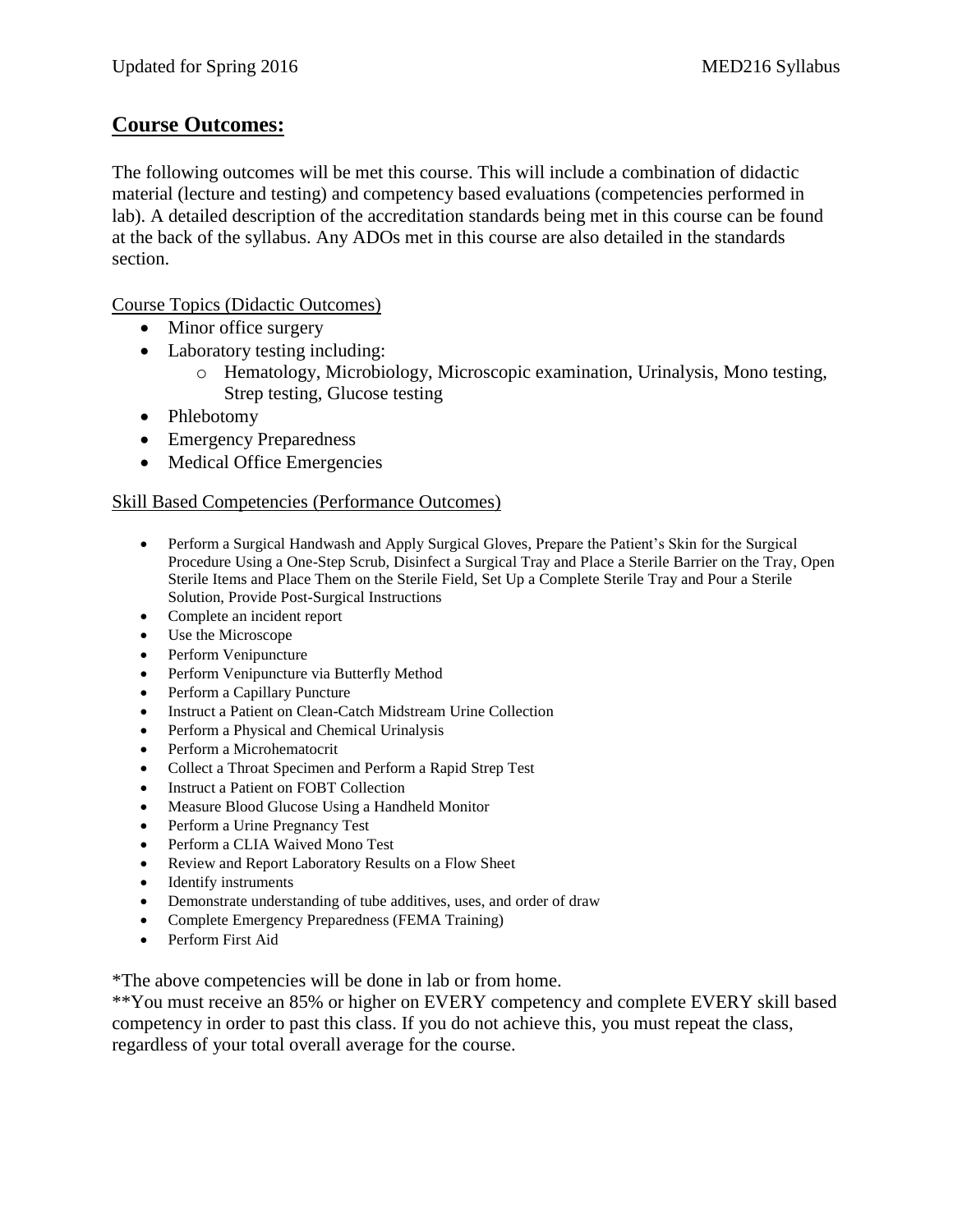# **Course Schedule: Assignments**

Additional assignments may be given that are not listed here. Weekly assignments listed under homework are taken from the workbook. Homework will be checked for completion at the beginning of class and if completed, you will receive full credit. If not completed or you are late, you will receive a zero. Complete all except Case Studies which will be done in class.

|          | <b>LECTURE</b>                                                                                                                                           | <b>LAB</b>                                                                                    |
|----------|----------------------------------------------------------------------------------------------------------------------------------------------------------|-----------------------------------------------------------------------------------------------|
| Week 1   | Students Read Syllabus, Dress Code, and Professionalism<br><b>Emergency Preparedness Assignment</b><br>(XI-3, XI-4, XI-9)<br><b>First Aid Assignment</b> | Go over Phlebotomy<br>procedure, order of draw, lab<br>tubes/tests<br>Begin Venipuncture &    |
|          | Ch. 41 HW DUE<br>Complete Ch. 41 Prep U before next class                                                                                                | Capillary Puncture - will<br>continue each week                                               |
| Homework | Ch. 21: Study Guide<br>Create Venipuncture & Capillary Procedures                                                                                        |                                                                                               |
| Week 2   | Procedure pages DUE<br>Ch. 21 HW DUE<br>Practice instrument recognition                                                                                  | Practice cleaning &<br>wrapping instruments and<br>using the autoclave                        |
| Homework | Create Assist w/ Sx procedure                                                                                                                            |                                                                                               |
| Week 3   | Ch. 22 HW DUE<br><b>Sx Procedure DUE</b><br>Complete Ch. 21 & 22 Prep U before next<br>class                                                             | Practice Surgical Scrub,<br>sterile dressing, suture,<br>staple, etc. Practice MOS.           |
| Homework | Do CDC Lab Training<br>Ch. 40: Study Guide                                                                                                               |                                                                                               |
| Week 4   | Ch. 40 HW DUE<br><b>CDC Lab Certificate of Completion DUE</b><br>Complete Ch. 40 Prep U before next class                                                | Learn proper care and<br>handling.Label Microscope<br>Perform Quality Control &<br>use QC log |
| Homework | Ch. 42: Study Guide                                                                                                                                      |                                                                                               |
| Week 5   | Ch. 42 HW DUE<br>Complete Ch. 42 Prep U before next class                                                                                                | Perform Hemocue<br>Perform PT/INR<br>Perform Microhematocrit &<br>reading                     |
| Homework | Ch. 45: Study Guide                                                                                                                                      |                                                                                               |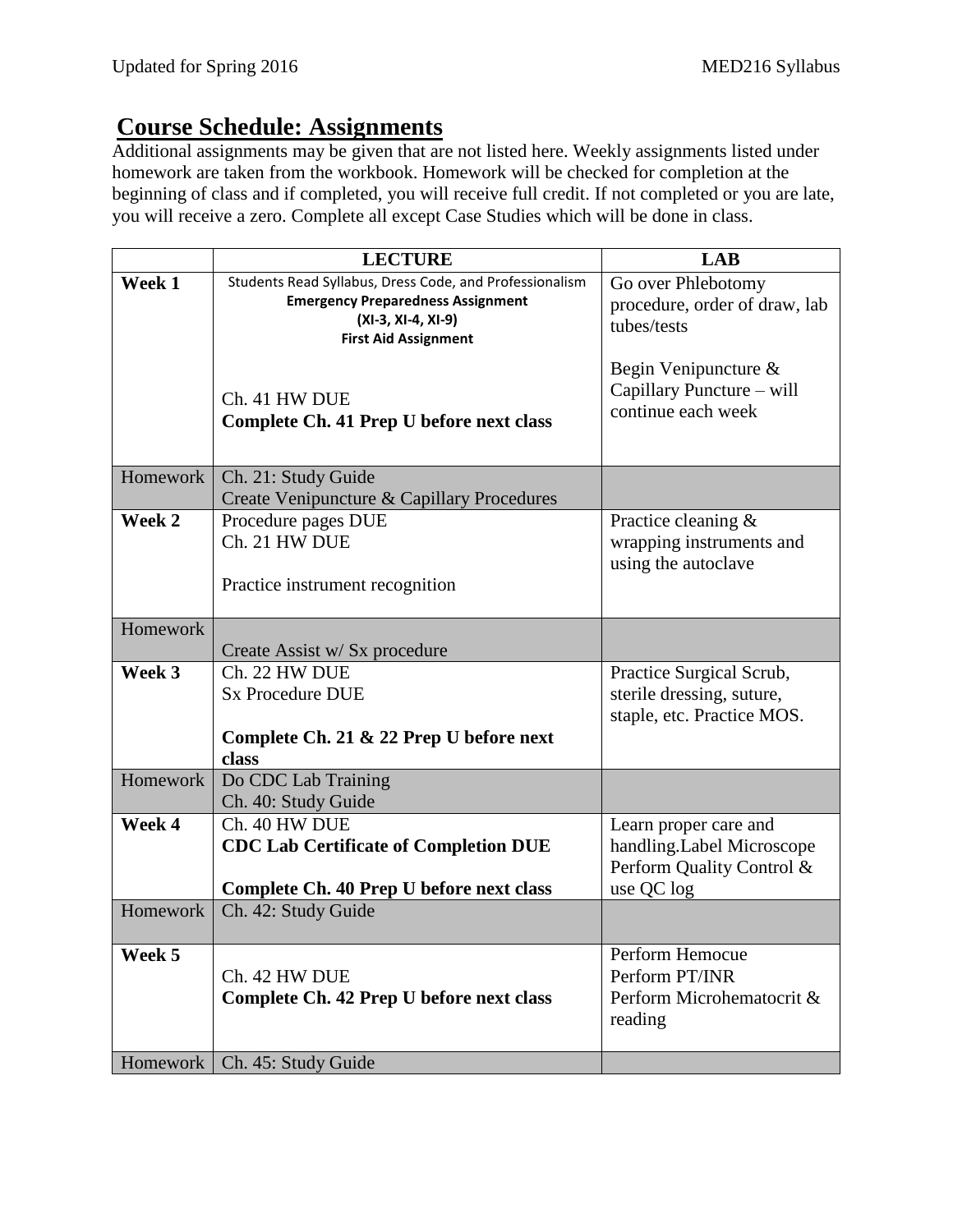| Week 6   | Ch. 45 HW DUE                                  | Practice Physical and        |
|----------|------------------------------------------------|------------------------------|
|          |                                                | Chemical Urinalysis & Urine  |
|          | Complete Ch. 45 Prep U before next class       | <b>HCG</b>                   |
|          |                                                | Continue practice of MOS     |
|          |                                                | procedures                   |
| Homework | <b>Create Clean Catch Patient Instructions</b> |                              |
|          | Ch. 44 Study Guide                             |                              |
| Week 7   | <b>Clean Catch Instructions DUE</b>            | Continue practice of Urine   |
|          | Ch. 44 HW DUE                                  | Practice Collecting a Throat |
|          |                                                | Specimen and Performing a    |
|          | Complete Ch. 44 Prep U before next class       | Rapid Strep Test & Mono      |
|          |                                                | Testing                      |
|          |                                                | Continue practice of MOS     |
| Homework | Ch. 43: Study Guide                            |                              |
|          | <b>Create FOBT Patient Instructions</b>        |                              |
| Week 8   | <b>FOBT Patient Instructions DUE</b>           | Perform Glucose testing.     |
|          | Ch. 43 HW DUE                                  |                              |
|          |                                                | Continue practice of MOS     |
|          | Complete Ch. 43 Prep U before next class       |                              |
| Homework | Ch. 26: Study Guide                            | First Aid Assignment         |
|          |                                                |                              |
| Week 9   | Ch. 26 HW Due - First Aid Assignment Due       | View slides on microscope    |
|          | Complete Ch. 26 Prep U before next class       |                              |
| Homework |                                                |                              |
| Week 10  | Lab Tour                                       | Continue practice of         |
|          | <b>Instrument Quiz</b>                         | previous skills              |
|          | Perform Lab Flow Sheets                        | <b>MOS Final Practical</b>   |
|          |                                                |                              |
|          |                                                |                              |
| Week 11  | <b>Emergency Preparedness Assignment DUE</b>   | <b>Phlebotomy Practical</b>  |
|          |                                                | <b>Lab Testing Practical</b> |
|          | Phlebotomy/Lab Quiz - Tests/Tube, Order of     |                              |
|          | Draw, Normal Ranges                            |                              |
|          |                                                |                              |
|          |                                                |                              |
| Week 12  | Final Exam in class                            | Retake practicals            |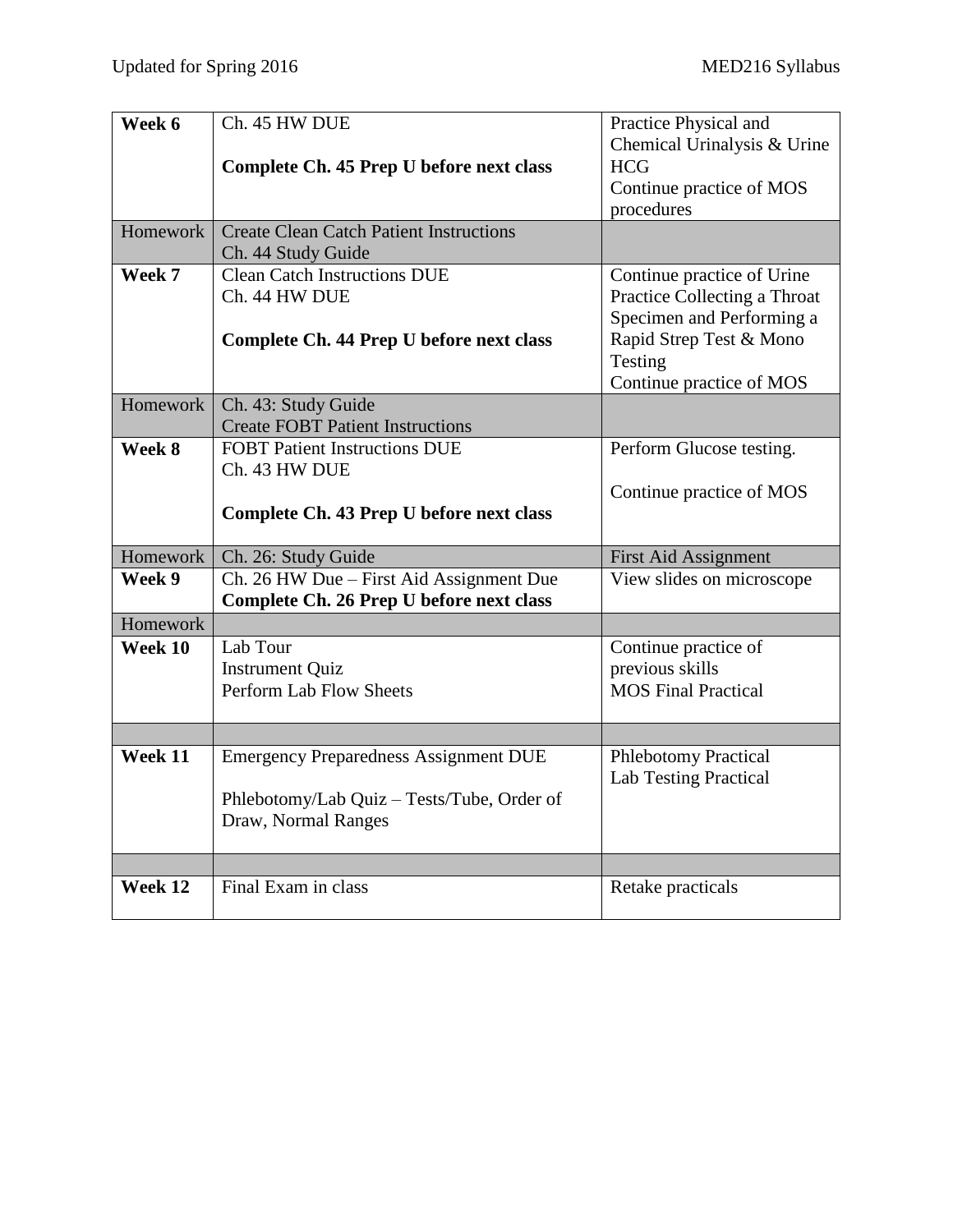# **DRESS CODE FOR MEDICAL LAB STUDENTS**

Your career in the medical field is one of importance and prestige. People will seek you out for help with their problems and also look to you as a representative of the health care field. You are becoming part of a team, and along with this responsibility, there are rules you will be expected to follow in the lab in preparation for your career in health care.

- 1. A white or ceil blue warm up jacket or lab coat is the only item that can be worn over your scrubs. No Hoodies!
- 2. Under your lab coat, you must wear the required colored scrubs for your program. Please purchase these ASAP. Tennis shoes must be worn. No open toe shoes are allowed. Shoes must be clean and free from mud and dirt, white shoes are preferred. Socks must also be worn.
- 3. Good personal hygiene is imperative.
- 4. Hair should be neat and clean. If you have long hair, it should be fixed so that it does not fall forward around your face and it should be up and off the collar.
- 5. **NAILS MUST BE CLEAN AND NEATLY TRIMMED!** You will be applying gloves frequently and long nails will tear the gloves. You will not be allowed to keep long nails working in a medical setting due to harboring of microorganisms under the nails. Nail polish must be light or neutral shades!
- 6. Jewelry should be discreet: no dangling earrings, chains around the neck, or multiple rings on hands. A wedding/engagement ring is acceptable. Jewelry has to be removed when washing hands and there is a risk of losing it – so please just don't wear it!
- 7. Use good discretion and moderation with make-up: perfumes are not allowed no smoke smell either.
- 8. Gum chewing is prohibited in medical classes as well as food and drinks.
- 9. A watch with a second hand, stethoscope, and BP cuff is required.
- 10. **A "Dress Code Check-Off" will be conducted twice in the term – please see attached.**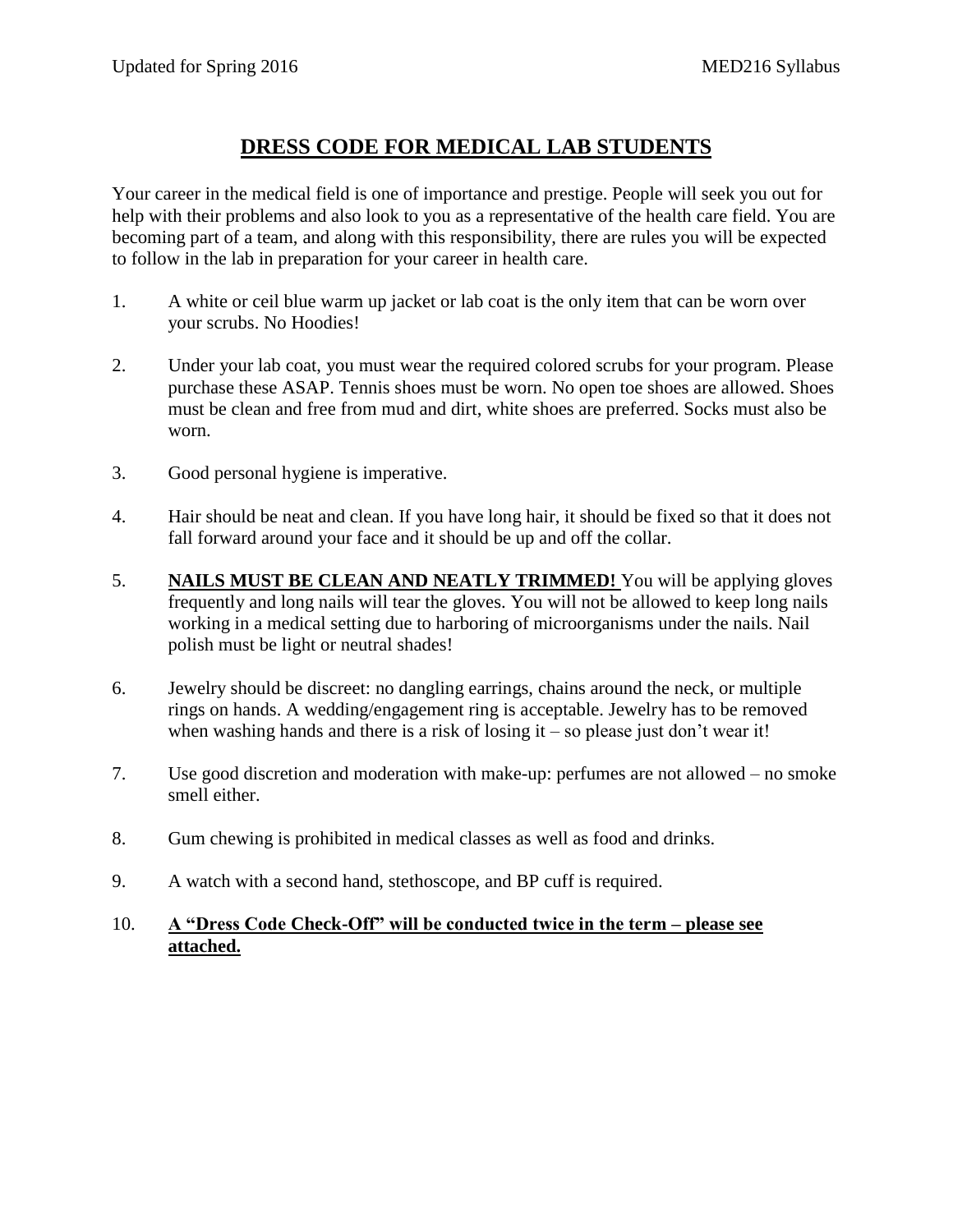# **Medical Assistant/MOS Dress Code Check-off**

Name\_\_\_\_\_\_\_\_\_\_\_\_\_\_\_\_\_\_\_\_\_\_\_\_\_\_\_\_\_\_\_\_ Date\_\_\_\_\_\_\_\_\_\_\_\_\_\_\_\_\_\_\_\_

| <b>ITEM</b>             | <b>REQUIREMENT</b>                                                                                                                     | <b>PASS</b> | <b>FAIL</b> |
|-------------------------|----------------------------------------------------------------------------------------------------------------------------------------|-------------|-------------|
| <b>Uniform</b>          | Clean & pressed, Program Designated Scrubs - MOS- Any scrubs<br>No Hoodie – any jacket must be coordinating                            |             |             |
| <b>Socks</b>            | Wearing coordinating socks, Clean                                                                                                      |             |             |
| <b>Shoes</b>            | Coordinating shoes – white or black – no bright colors – Clean Shoes & Laces                                                           |             |             |
| Hair                    | Neutral color (blonde, brunette, red). Clean, Off collar; does not fall in face, using hair<br>band, barrette. No large items in hair. |             |             |
| <b>Male Facial Hair</b> | Beard neatly trimmed                                                                                                                   |             |             |
| <b>Facial piercing</b>  | Not allowed                                                                                                                            |             |             |
| <b>Tattoos</b>          | Should not be visible                                                                                                                  |             |             |
| <b>Rings</b>            | Only one ring on each hand                                                                                                             |             |             |
| <b>Earrings</b>         | Only one set allowed on lower lobe                                                                                                     |             |             |
| <b>Necklaces</b>        | Simple, subtle                                                                                                                         |             |             |
| <b>Bracelets</b>        | Not allowed                                                                                                                            |             |             |
| <b>Nails</b>            | Clean, Trimmed to appropriate length, Polish clear or neutral color; no<br>chipping                                                    |             |             |
| <b>Make Up</b>          | Used appropriately; sparingly; should be natural looking                                                                               |             |             |
| Perfume/<br>Cologne     | Not allowed                                                                                                                            |             |             |
| <b>Gum chewing</b>      | Not allowed                                                                                                                            |             |             |
| <b>Name Tag</b>         | Visible                                                                                                                                |             |             |
| Watch                   | Must have second hand (clinical classes only)                                                                                          |             |             |

### **Dress code is Pass/Fail. This will be conducted twice per term at the instructor's discretion.**

Pass\_\_\_\_\_ Fail\_\_\_\_\_ Instructor Signature\_\_\_\_\_\_\_\_\_\_\_\_\_\_\_\_\_\_\_\_\_\_\_\_\_\_\_\_\_\_\_\_\_

**Comments:**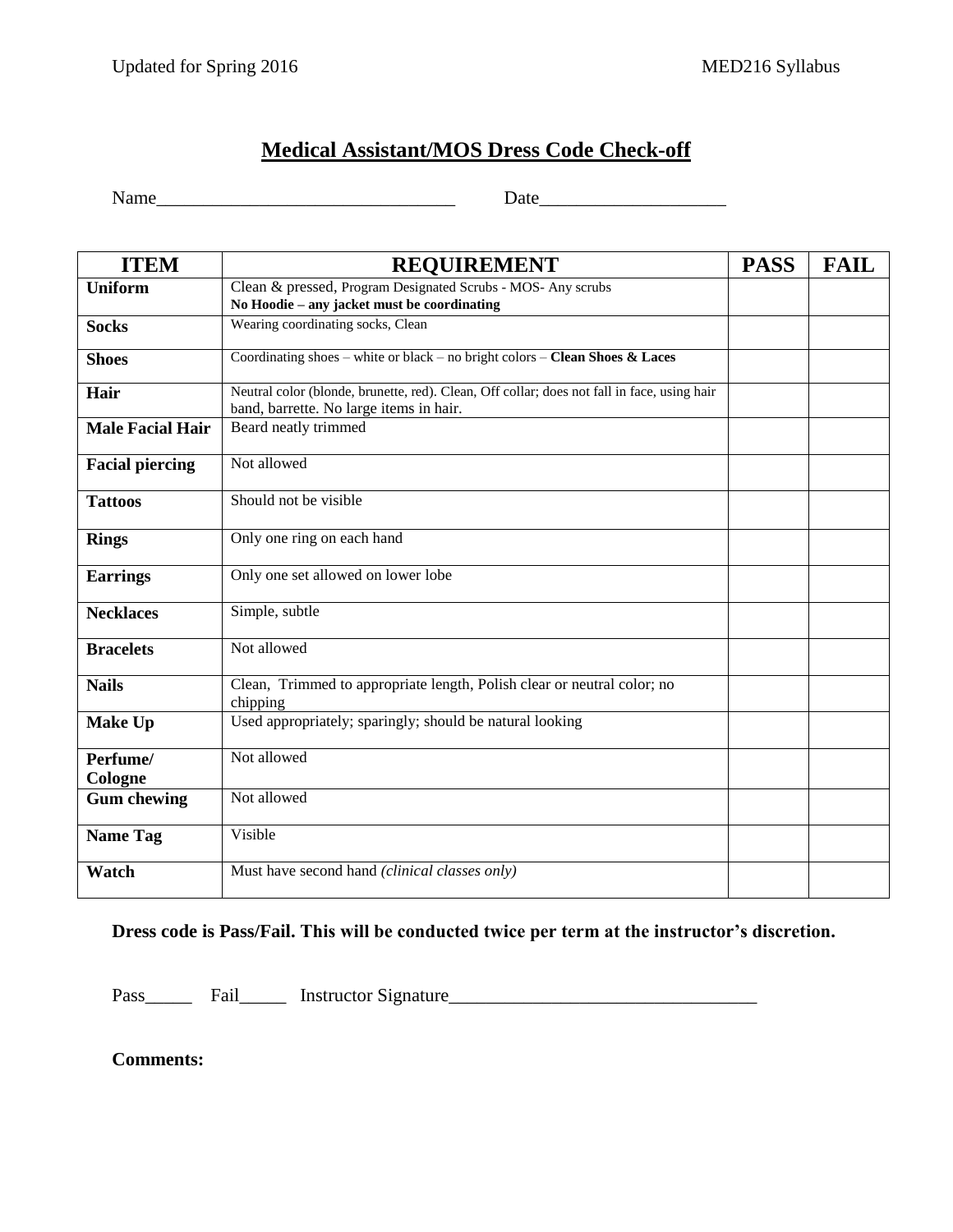## **MA PROFESSIONAL STANDARDS**

#### **BEHAVIOR**

- Any behavior that is distracting, disrespectful, or inconsiderate to others will not be tolerated and may result in dismissal from the course or expulsion from the College.
- Food is not allowed in the classroom. You are allowed to bring water or any closed drink container to classrooms, but drinks are NOT permitted in laboratories.

## $\bullet$

- **LATE ASSIGNMENTS**
	- Assignments are due at the beginning of class.
	- Late assignments will NOT be accepted. If you know you will be absent, please hand in homework early.

#### **MAKE-UPS QUIZZES & EXAMS**

- Only one exam or quiz may be taken outside of the scheduled time with a 10% deduction. Students will receive a zero for all other missed exams or quizzes.
- Students arriving late on exam/quiz days may begin the exam when they arrive, but must turn it in along with the remainder of the class. If, for example, the quiz is scheduled from 10:00-10:30, ALL quizzes will be collected at 10:30, even if you did not arrive until 10:15.

#### **CELL PHONES**

- Cell phones must be turned OFF during class.
	- o Students whose phone rings or vibrates during a quiz or exam will have 2% subtracted from their grade on the quiz/exam.
- Students making or accepting calls or text messages during class will be asked to leave.
- Exceptions to the phone policy will be considered by the instructor on an individual basis.

#### **HONOR CODE VIOLATIONS**

 Students caught plagiarizing or cheating on an assignment, quiz, or exam will receive a zero for the assignment, quiz, or exam. Cheating a second time or on the final exam will result in failure of the class and could result in expulsion from the College.

#### **PARTICIPATION**

 A large portion of your grade is based on your participation in the course. This includes adhering to the dress code, *actively* participating in the class, handing assignments in on time, and acting in a professional manner. If any of these course requirements are not met, participation points will be deducted at the discretion of the instructor.

#### **OTHER POLICIES**

- The student is responsible for information and assignments given in class even if they were not present.
- The instructor will reconsider any question that was marked incorrect if the student can demonstrate that the answer is correct, based either on what was presented in class or in the textbook. Appeals of this nature must be made no later than the class period after the item has been returned to the student.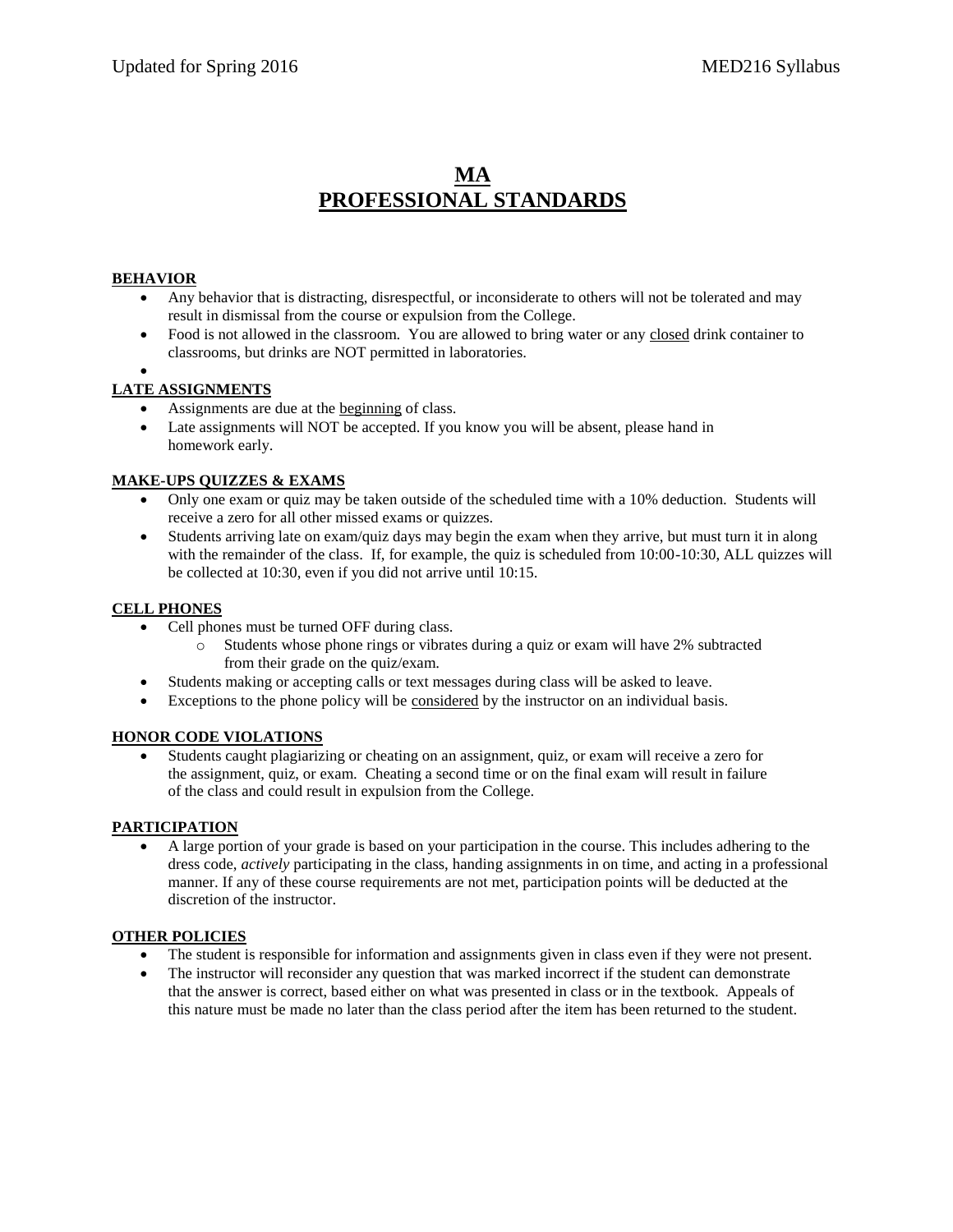## **MED216 Core Curriculum for Medical Assistants Medical Assisting Education Review Board (MAERB) 2015 Curriculum Requirements**

Individuals graduating from Medical Assisting programs accredited by CAAHEP must demonstrate knowledge of the subject matters required for competence in the profession. They must incorporate the cognitive (C) knowledge in performance of the psychomotor (P) and affective (A) competencies in this class or future courses in the program.

**The following Cognitive (Knowledge) requirements are covered in this course.**

## **FOUNDATIONS FOR CLINICAL PRACTICE CONTENT AREAS I-IV**

| <b>CONTENT AREA I: Anatomy and Physiology</b>                                           |  |  |  |  |
|-----------------------------------------------------------------------------------------|--|--|--|--|
| <b>Cognitive (Knowledge)</b>                                                            |  |  |  |  |
| I.C Anatomy & Physiology                                                                |  |  |  |  |
| Describe the structural organization of the human body<br>1.                            |  |  |  |  |
| Identify body systems<br>2.                                                             |  |  |  |  |
| List the major organs in each body system<br>4.                                         |  |  |  |  |
| Identify the anatomical location of major organs in each body system<br>5.              |  |  |  |  |
| Compare structure and function of the human body across the life span<br>6.             |  |  |  |  |
| Describe the normal function of each body system<br>7.                                  |  |  |  |  |
| Identify common pathology related to each body system including:<br>8.                  |  |  |  |  |
| a. Signs                                                                                |  |  |  |  |
| b. Symptoms                                                                             |  |  |  |  |
| c. etiology                                                                             |  |  |  |  |
| 9. Analyze pathology for each body system including:                                    |  |  |  |  |
| Diagnostic measures<br>a.                                                               |  |  |  |  |
| b. Treatment modalities                                                                 |  |  |  |  |
| 10. Identify CLIA waived tests associated with common diseases                          |  |  |  |  |
| 12. Identify quality assurance practices in healthcare                                  |  |  |  |  |
| 14. Describe basic principles of first aid as they pertain to the ambulatory healthcare |  |  |  |  |
| setting                                                                                 |  |  |  |  |
| <b>CONTENT AREA II: Applied Mathematics</b>                                             |  |  |  |  |
| <b>Cognitive (Knowledge)</b>                                                            |  |  |  |  |
| <b>II.C Applied Mathematics</b>                                                         |  |  |  |  |
| Analyze healthcare results as reported in:<br>6.                                        |  |  |  |  |
| a. Graphs                                                                               |  |  |  |  |
| b. Tables                                                                               |  |  |  |  |
| <b>CONTENT AREA III: Infection Control</b>                                              |  |  |  |  |
| <b>Cognitive (Knowledge)</b>                                                            |  |  |  |  |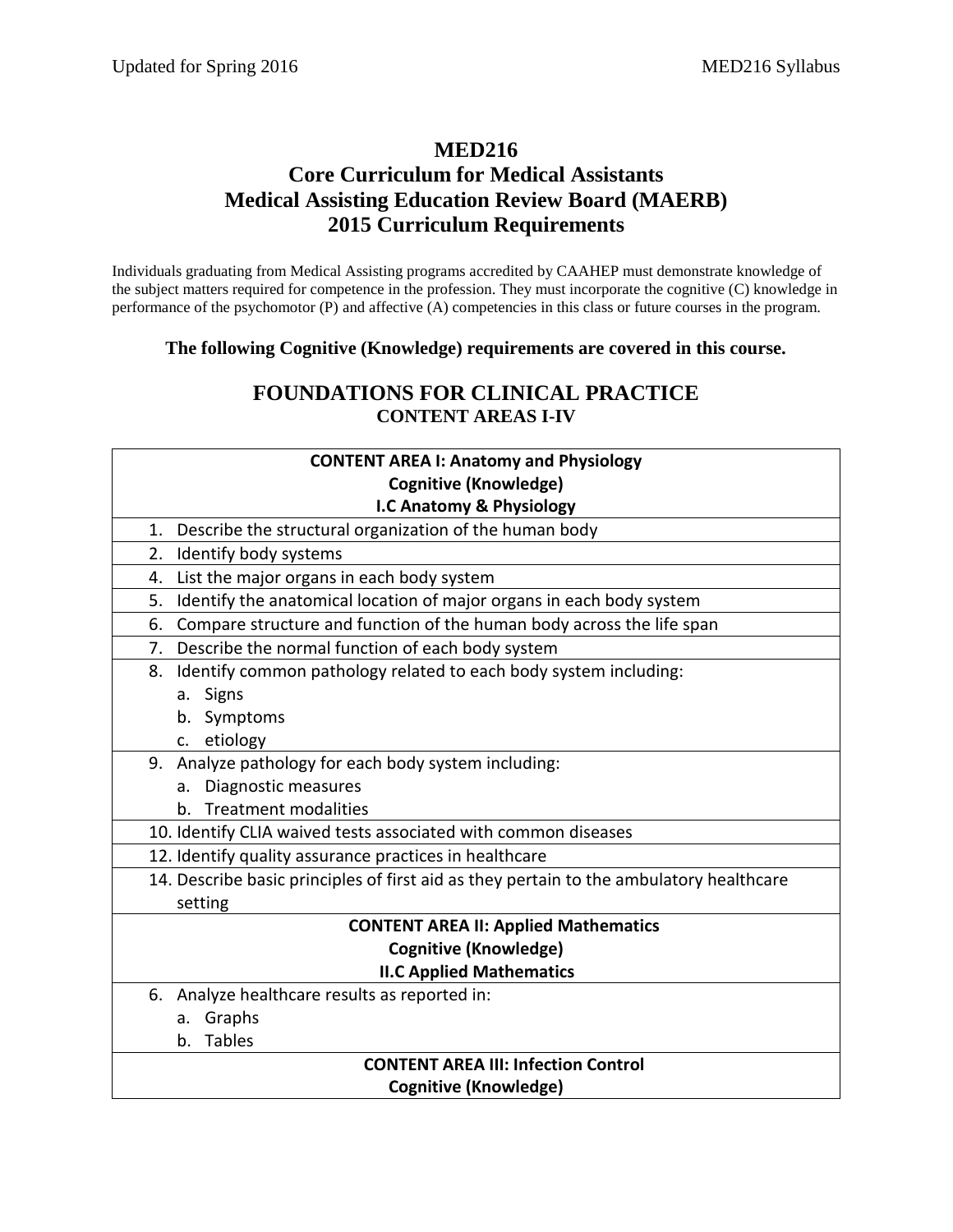|    | <b>III.C Infection Control</b>                                                         |
|----|----------------------------------------------------------------------------------------|
| 1. | List major types of infectious agents                                                  |
| 3. | Define the following as practiced within an ambulatory care setting:                   |
|    | a. Medical asepsis                                                                     |
|    | b. Surgical asepsis                                                                    |
| 4. | Identify methods of controlling the growth of microorganisms                           |
| 5. | Define the principles of standard precautions                                          |
| 6. | Define personal protective equipment (PPE) for:                                        |
|    | a. All body fluids, secretions and excretions                                          |
|    | b. Blood                                                                               |
|    | c. Non-intact skin                                                                     |
|    | d. Mucous membranes                                                                    |
| 7. | Identify Center for Disease Control (CDC) regulations that impact healthcare practices |

## **SAFETY AND EMERGENCY PRACTICES CONTENT AREA XII**

| <b>CONTENT AREA XII: Protective Practices</b><br>Cognitive (Knowledge) |                                                                                       |  |  |  |
|------------------------------------------------------------------------|---------------------------------------------------------------------------------------|--|--|--|
|                                                                        | <b>XII.C Protective Practices</b>                                                     |  |  |  |
| 1.                                                                     | Identify:                                                                             |  |  |  |
|                                                                        | a. Safety signs                                                                       |  |  |  |
|                                                                        | b. Symbols                                                                            |  |  |  |
|                                                                        | c. Labels                                                                             |  |  |  |
| 2.                                                                     | Identify safety techniques that can be used in responding to accidental exposure to:  |  |  |  |
|                                                                        | a. Blood                                                                              |  |  |  |
|                                                                        | b. Other body fluids                                                                  |  |  |  |
|                                                                        | c. Needle sticks                                                                      |  |  |  |
|                                                                        | d. Chemicals                                                                          |  |  |  |
| 8.                                                                     | Identify critical elements of an emergency plan for response to a natural disaster or |  |  |  |
|                                                                        | other emergency                                                                       |  |  |  |

*The following Psychomotor (Skills) requirements are covered in this course.*

*These skills will be evaluated through, and/or will be included in, various competencies performed throughout the class. All skill based competencies will require earning an 85% or higher with two attempts max.*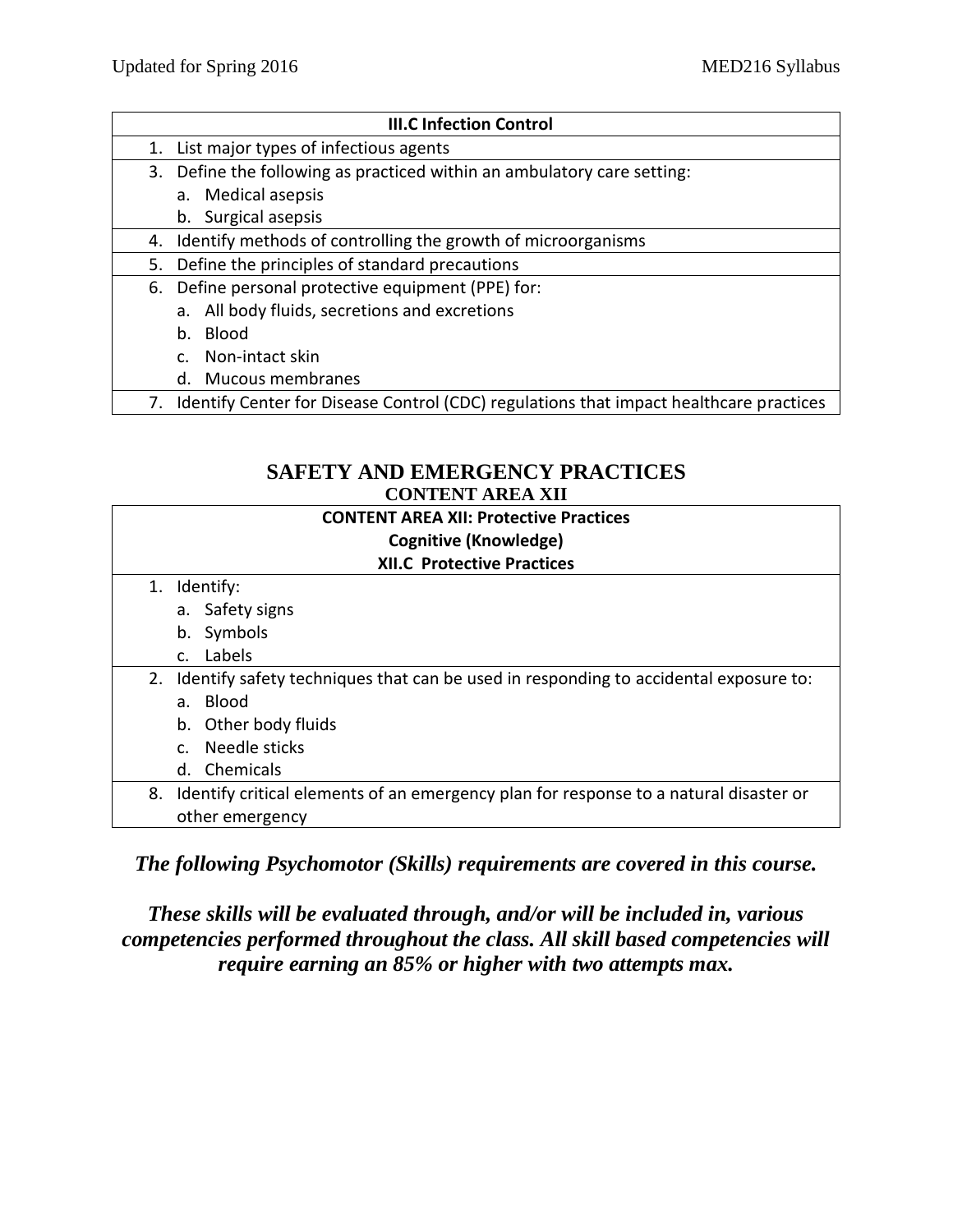## **FOUNDATIONS FOR CLINICAL PRACTICE CONTENT AREAS I-IV**

| <b>CONTENT AREA I: Anatomy and Physiology</b>                                                   |  |  |  |  |
|-------------------------------------------------------------------------------------------------|--|--|--|--|
| <b>Psychomotor (Skills)</b>                                                                     |  |  |  |  |
| I.P Anatomy & Physiology                                                                        |  |  |  |  |
| 2. Perform:                                                                                     |  |  |  |  |
| b. Venipuncture                                                                                 |  |  |  |  |
| c. Capillary puncture                                                                           |  |  |  |  |
| 3. Perform patient screening using established protocols                                        |  |  |  |  |
| 10. Perform a quality control measure                                                           |  |  |  |  |
| 11. Obtain specimens and perform:                                                               |  |  |  |  |
| a. CLIA waived hematology test                                                                  |  |  |  |  |
| b. CLIA waived chemistry test                                                                   |  |  |  |  |
| c. CLIA waived urinalysis                                                                       |  |  |  |  |
| d. CLIA waived immunology test                                                                  |  |  |  |  |
| e. CLIA waived microbiology test                                                                |  |  |  |  |
| 13. Perform first aid procedure for:                                                            |  |  |  |  |
| a. Bleeding                                                                                     |  |  |  |  |
| Diabetic coma or insulin shock<br>b.                                                            |  |  |  |  |
| c. Fractures                                                                                    |  |  |  |  |
| d. Seizures                                                                                     |  |  |  |  |
| e. Shock                                                                                        |  |  |  |  |
| f.<br>syncope                                                                                   |  |  |  |  |
| <b>CONTENT AREA II: Applied Mathematics</b>                                                     |  |  |  |  |
| <b>Psychomotor (Skills)</b>                                                                     |  |  |  |  |
| <b>II.P Applied Mathematics</b>                                                                 |  |  |  |  |
| 2.<br>Differentiate between normal and abnormal test results                                    |  |  |  |  |
| 3.<br>Maintain lab test results using flow sheets<br><b>CONTENT AREA III: Infection Control</b> |  |  |  |  |
| <b>Psychomotor (Skills)</b>                                                                     |  |  |  |  |
| <b>III.P Infection Control</b>                                                                  |  |  |  |  |
| 2. Select appropriate barrier/personal protective equipment (PPE)                               |  |  |  |  |
| 3.<br>Perform handwashing                                                                       |  |  |  |  |
| Prepare items for autoclave<br>4.                                                               |  |  |  |  |
| Perform sterilization procedures<br>5.                                                          |  |  |  |  |
| Prepare a sterile field<br>6.                                                                   |  |  |  |  |
| Perform within a sterile field<br>7.                                                            |  |  |  |  |
| 8. Perform wound care                                                                           |  |  |  |  |
| 9. Perform dressing change                                                                      |  |  |  |  |
| 10. Demonstrate proper disposal of biohazardous material                                        |  |  |  |  |
| Sharps<br>а.                                                                                    |  |  |  |  |
| b. Regulated waste                                                                              |  |  |  |  |
|                                                                                                 |  |  |  |  |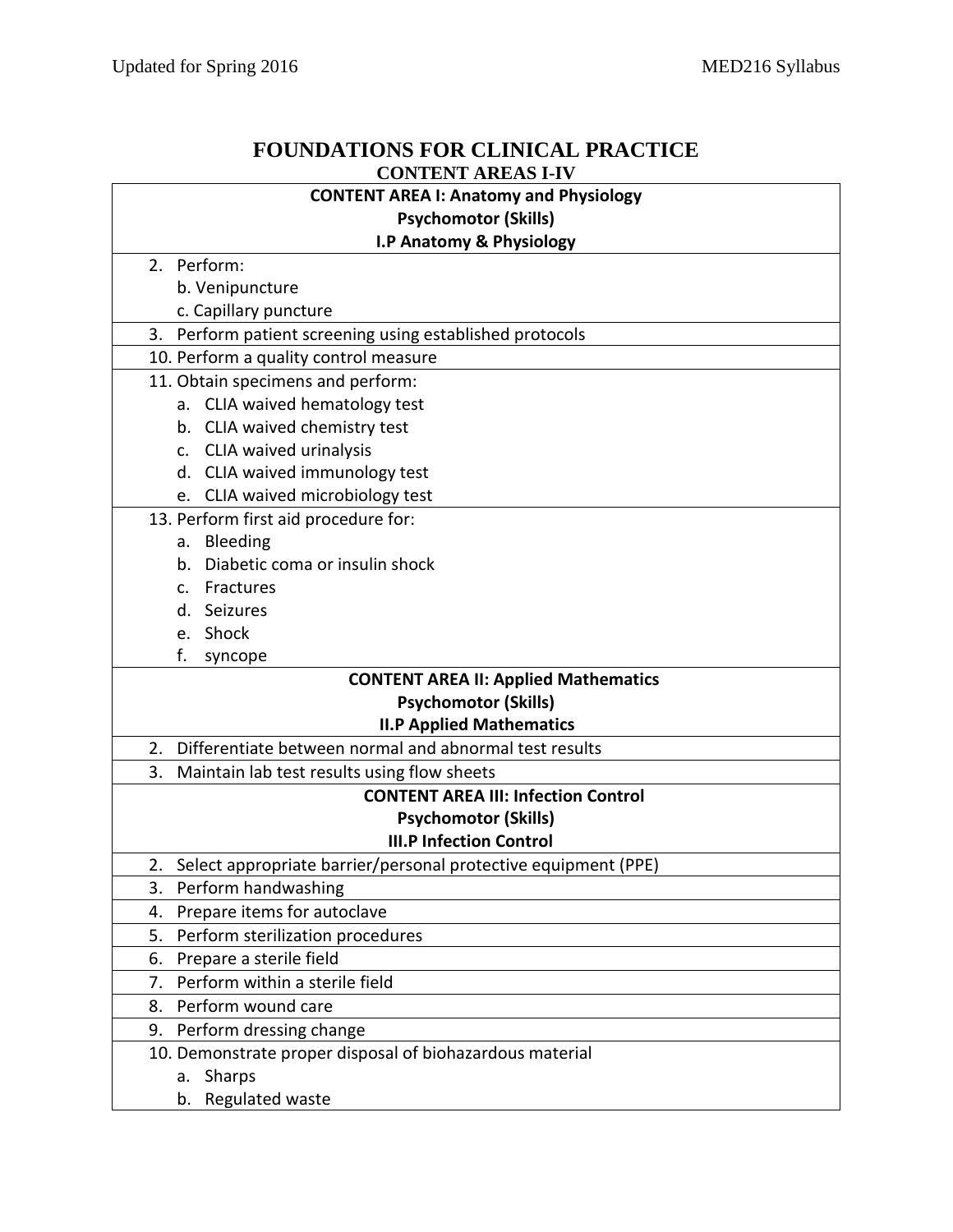## **APPLIED COMMUNICATIONS CONTENT AREA V**

#### **CONTENT AREA V: Concepts of Effective Communication Psychomotor (Skills)**

#### **V.P Concepts of Effective Communication**

- 1. Use feedback techniques to obtain patient information including:
	- a. Reflection
	- b. Restatement
	- c. Clarification
- 2. Respond to nonverbal communication
- 3. Use medical terminology correction and pronounced accurately to communicate information to providers and patients
- 11. Report relevant information concisely and accurately

## **MEDICAL LAW AND ETHICS CONTENT AREA X-XI**

## **CONTENT AREA X: Legal Implications**

#### **Psychomotor (Skills)**

### **X.P Legal Implications**

7. Complete an incident report related to an error in patient care

## **SAFETY AND EMERGENCY PRACTICES CONTENT AREA XII**

## **CONTENT AREA XII: Protective Practices Psychomotor (Skills) XII.P Protective Practices** 1. Comply with: a. Safety signs b. Symbols c. Labels 2. Demonstrate proper use of: c. Sharps disposal containers 3. Use proper body mechanics 4. Participate in a mock exposure even with documentation of specific steps 5. Evaluate the work environment to identify unsafe working conditions

## **The following Affective (Behavior) requirements are covered in this course. All Affective items must be met (Pass/Fail) in order to pass this class.**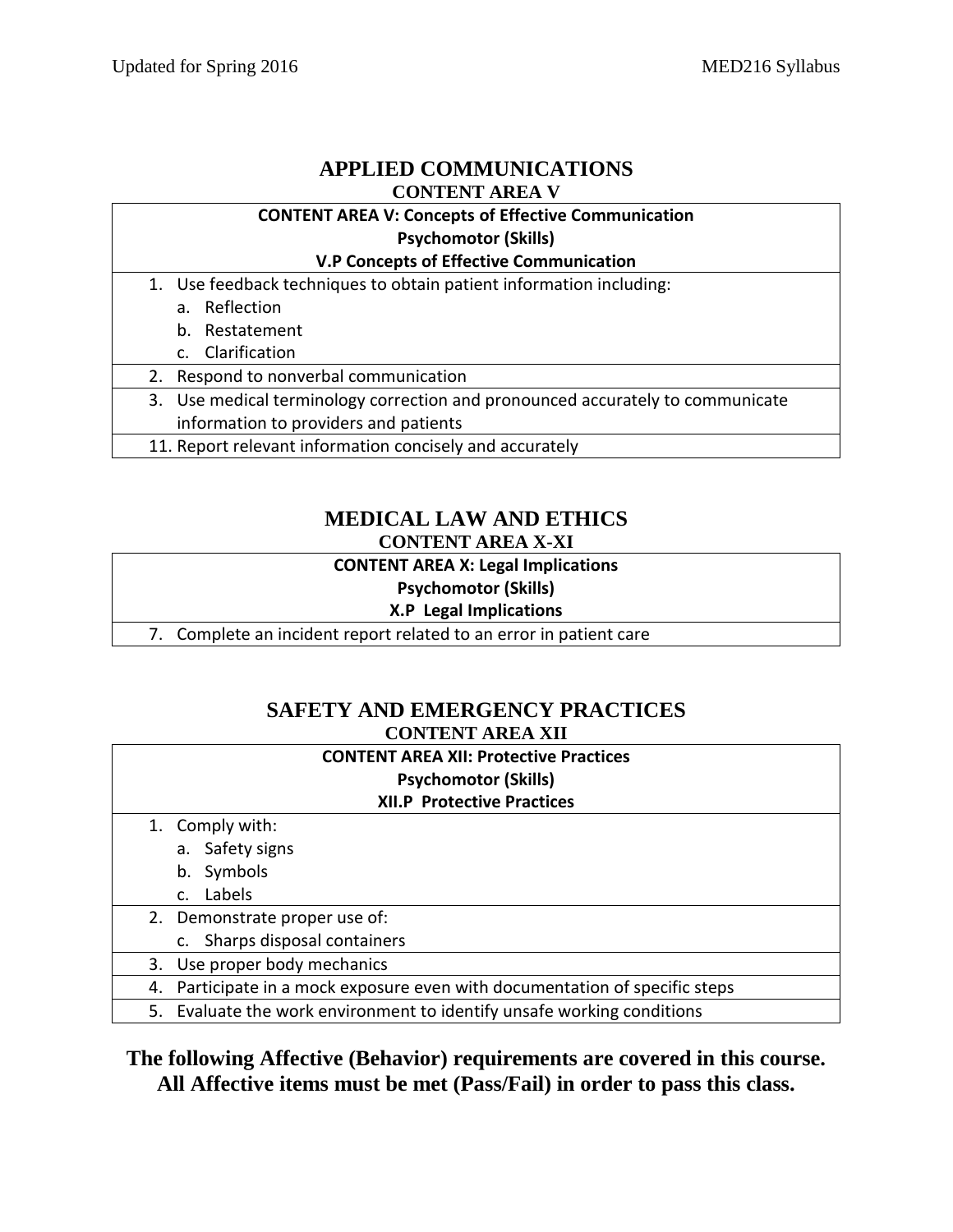## **FOUNDATIONS FOR CLINICAL PRACTICE CONTENT AREAS I-IV**

## **CONTENT AREA I: Anatomy and Physiology**

**Affective (Behavior)**

#### **I.A Anatomy & Physiology**

1. Incorporate critical thinking skills when performing patient assessment

2. Incorporate critical thinking skills when performing patient care

3. Show awareness of a patient's concerns related to the procedure being performed

#### **CONTENT AREA II: Applied Mathematics**

#### **Affective (Behavior)**

 **II.A Applied Mathematics**

1. Reassure a patient of the accuracy of the test results

**CONTENT AREA III: Infection Control**

**Affective (Behavior)**

#### **III.A Infection Control**

1. Recognize the implications for failure to comply with Center for Disease Control (CDC) regulations in healthcare settings

## **APPLIED COMMUNICATIONS CONTENT AREA V**

|    | <b>CONTENT AREA V: Concepts of Effective Communication</b>        |  |  |  |  |
|----|-------------------------------------------------------------------|--|--|--|--|
|    | <b>Affective (Behavior)</b>                                       |  |  |  |  |
|    | <b>V.A Concepts of Effective Communication</b>                    |  |  |  |  |
| 1. | Demonstrate:                                                      |  |  |  |  |
|    | a. Empathy                                                        |  |  |  |  |
|    | <b>Active listening</b><br>b.                                     |  |  |  |  |
|    | Nonverbal communication<br>$\mathsf{C}$                           |  |  |  |  |
| 2. | Demonstrate the principles of self-boundaries                     |  |  |  |  |
| 3. | Demonstrate respect for individual diversity including:           |  |  |  |  |
|    | Gender<br>a.                                                      |  |  |  |  |
|    | Race<br>b.                                                        |  |  |  |  |
|    | Religion<br>c.                                                    |  |  |  |  |
|    | Age<br>d.                                                         |  |  |  |  |
|    | Economic status<br>$e_{\cdot}$                                    |  |  |  |  |
|    | f.<br>Appearance                                                  |  |  |  |  |
| 4. | Explain to a patient the rationale for performance of a procedure |  |  |  |  |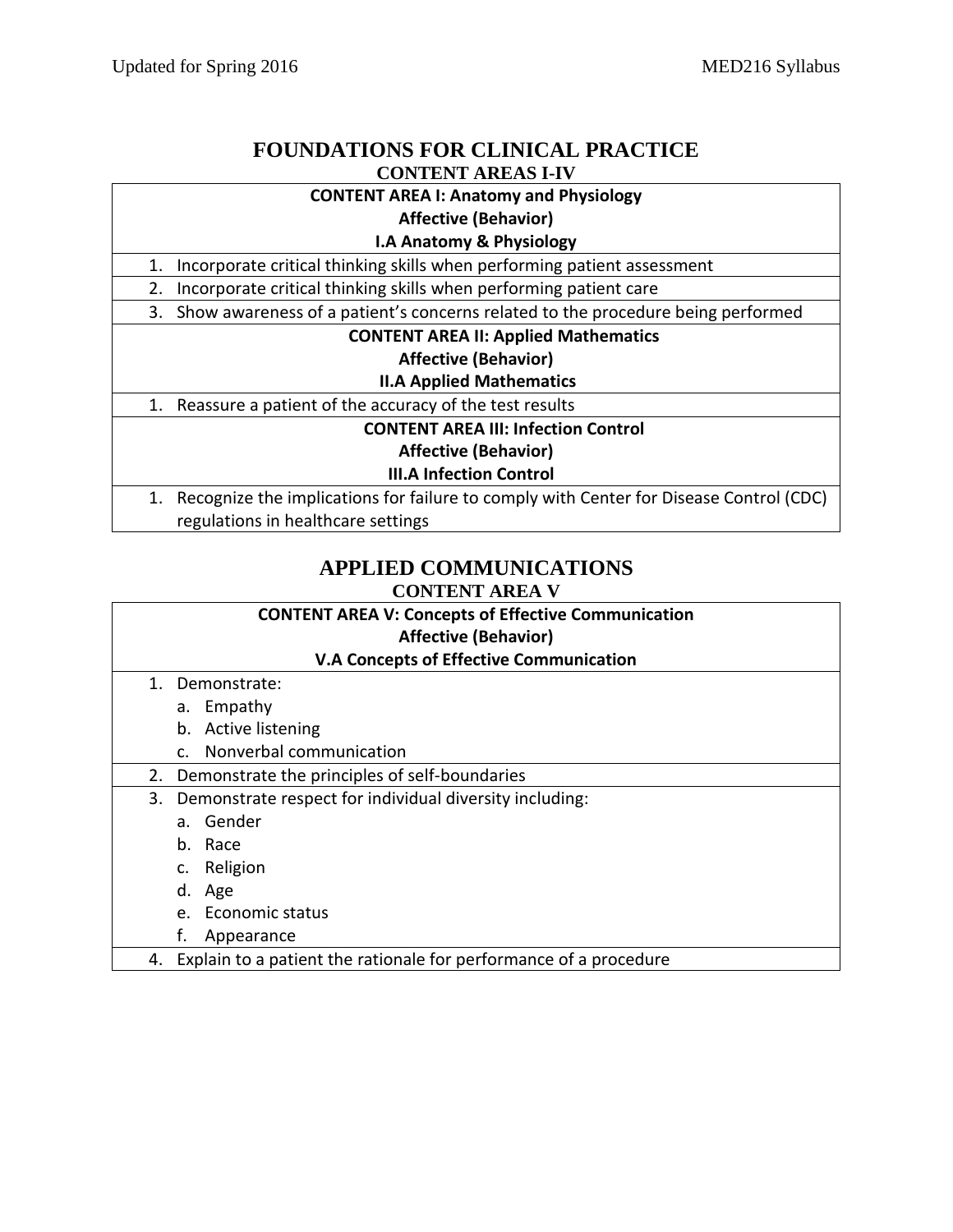## **MEDICAL LAW AND ETHICS CONTENT AREA X-XI**

#### **CONTENT AREA X: Legal Implications**

#### **Affective (Behavior)**

#### **X.A Legal Implications**

1. Demonstrate sensitivity to patient rights

2. Protect the integrity of the medical record

## **CONTENT AREA XI: Ethical Considerations**

#### **Affective (Behavior)**

#### **XI.A Ethical Considerations**

1. Recognize the impact personal ethics and morals have on the delivery of healthcare

## **SAFETY AND EMERGENCY PRACTICES CONTENT AREA XII**

|                                   | <b>CONTENT AREA XII: Protective Practices</b>                                                    |  |
|-----------------------------------|--------------------------------------------------------------------------------------------------|--|
|                                   | <b>Affective (Behavior)</b>                                                                      |  |
| <b>XII.A Protective Practices</b> |                                                                                                  |  |
|                                   | 1. Recognize the physical and emotional effects on persons involved in an emergency<br>situation |  |
| 2.                                | Demonstrate self-awareness in responding to an emergency situation                               |  |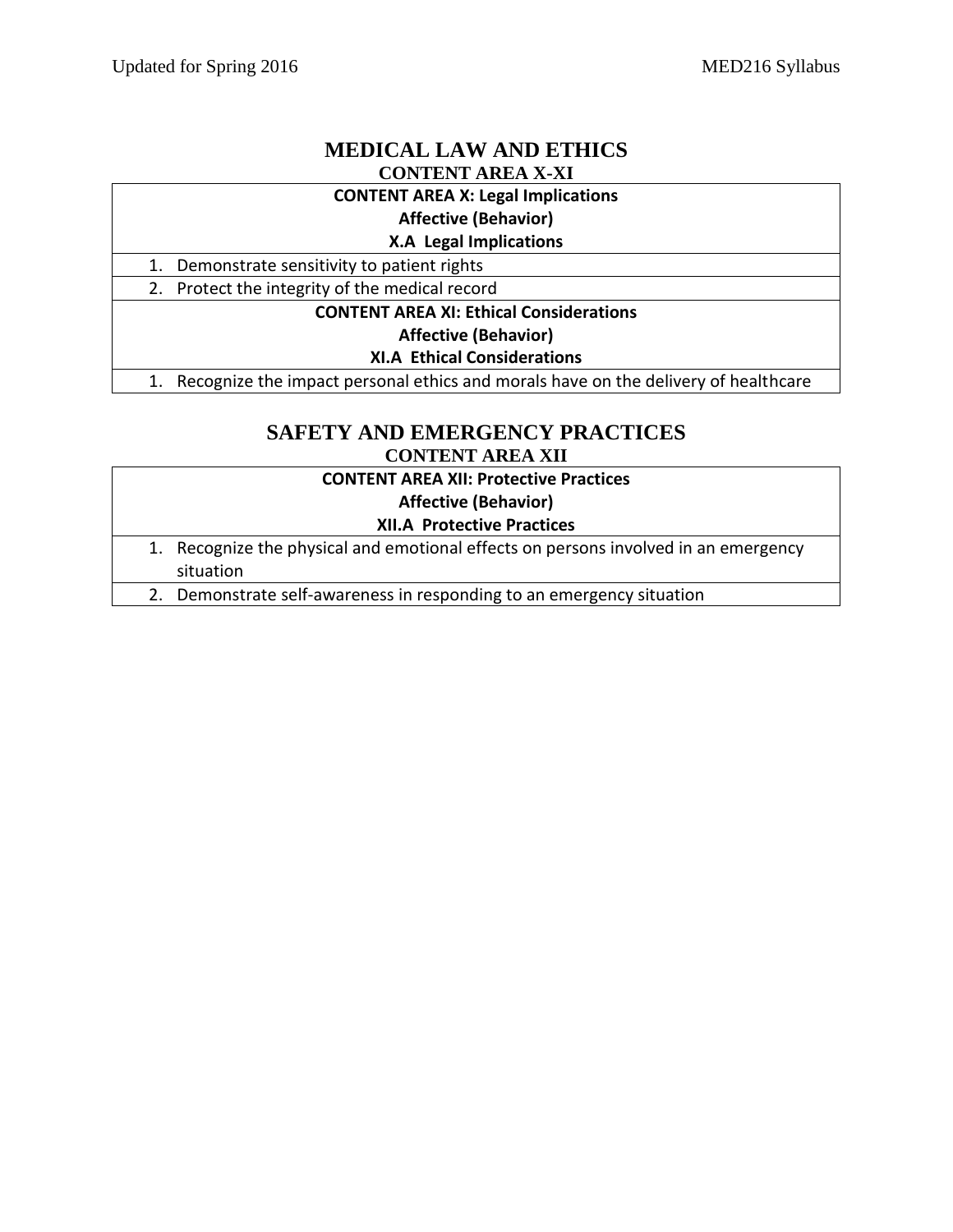# **JC General Policies**

**Grades:** A 2.0 or "C" is a passing grade. Only courses with passing grades count toward graduation. Other colleges transfer in only courses with passing grades. Many financial aid sources, including most employers, require passing grades. Additionally, earning less than a 2.0 in a class results in not being able to participate in the next level of courses in a discipline, which requires this course as a pre-requisite. If you attempt to register for the next course sequence and have not passed the pre-requisite course, you will be dropped from that class.

#### **Academic Honesty Policy**

Academic honesty is expected of all students. It is the ethical behavior that includes producing their own work and not representing others' work as their own, either by plagiarism, by cheating, or by helping others to do so.

Plagiarism is the failure to give credit for the use of material from outside sources. Plagiarism includes but is not limited to:

- $\Box$  Using data, quotations, or paraphrases from other sources without adequate documentation
- □ Submitting others' work as your own
- $\Box$  Exhibiting other behaviors generally considered unethical

Cheating means obtaining answers/material from an outside source without authorization. Cheating includes, but not limited to:

- Plagiarizing in all forms
- Using notes/books without authorization
- $\Box$  Copying
- □ Submitting others' work as your own or submitting your work for others
- Altering graded work
- $\Box$  Falsifying data
- $\Box$  Exhibiting other behaviors generally considered unethical

#### **Collaboration**

While JC encourages students to collaborate in study groups, work teams, and with lab partners, each student should take responsibility for accurately representing his/her own contribution.

#### **Consequences/Procedures**

Faculty members who suspect a student of academic dishonesty may penalize the student by taking appropriate action up to and including assigning a failing grade for the paper, project, report, exam, or the course itself. Instructors must document all instances of academic dishonesty beyond those of a very minor nature, in writing to the academic dean.

The Office of the Academic Deans will record and track students who have been reported as having cheated. If the same student cheats in other courses, the dean will enact sanctions appropriate to level of infraction. The sanction will be selected in consultation with the involved faculty. The Dean can administer consequences up to and including suspension.

#### **Student Appeal Process – See JC Website – Student Ombudsman**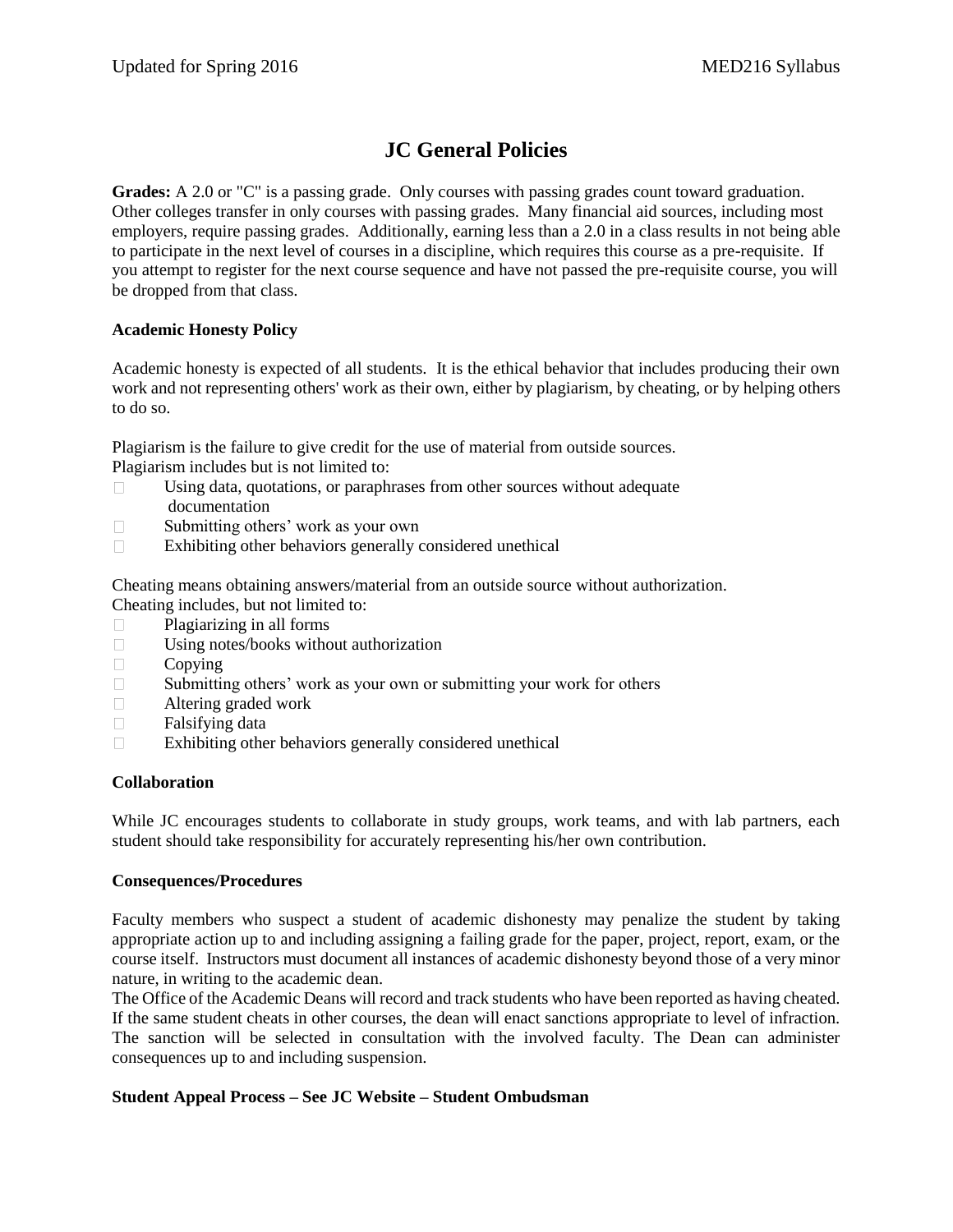# Course Agreement

|  |  |               | , have received the syllabus for |                 |
|--|--|---------------|----------------------------------|-----------------|
|  |  | (course name) |                                  | (semester/year) |
|  |  |               |                                  |                 |

and have read and understand the course requirements.

- I have also been told that no late work will be accepted and understand that it is my responsibility to get any homework, papers, assignments, etc. turned in at at the beginning of class or sooner. I also understand that if any work is handed in after the beginning of class or later, that I will receive a "0" grade on that assignment.
- I have been told and understand that if I am absent on a competency day, that will be considered my first attempt and that I will have only one attempt left.
- I have been told and understand that if I miss more than two (2) classes TOTAL during the semester (lab or lecture) I will be given a failing grade in the class.
- I have been told and understand that I must perform quizzes within Prep U and earn a Mastery level of 3 for each of the chapters that correspond with this course in order to be eligible to take the final exam.
- I have been told and understand that I must receive an 85% or better on all competencies and an 80% or better on a cumulative grade of the lecture portion of the course to be given a minimum passing grade of 2.5 in the course. I also understand that I must pass all items on the Affective Evaluation to receive a passing grade in this class. If I do not meet these requirements I will be given a grade of 2.0 or my current grade in the course if my overall grade is lower than a 2.0.

Student Date

Witness – Program Director/Instructor Date

Student Copy

\_\_\_\_\_\_\_\_\_\_\_\_\_\_\_\_\_\_\_\_\_\_\_\_\_\_\_\_\_\_\_\_\_ \_\_\_\_\_\_\_\_\_\_\_\_\_\_

\_\_\_\_\_\_\_\_\_\_\_\_\_\_\_\_\_\_\_\_\_\_\_\_\_\_\_\_\_\_\_\_\_ \_\_\_\_\_\_\_\_\_\_\_\_\_\_